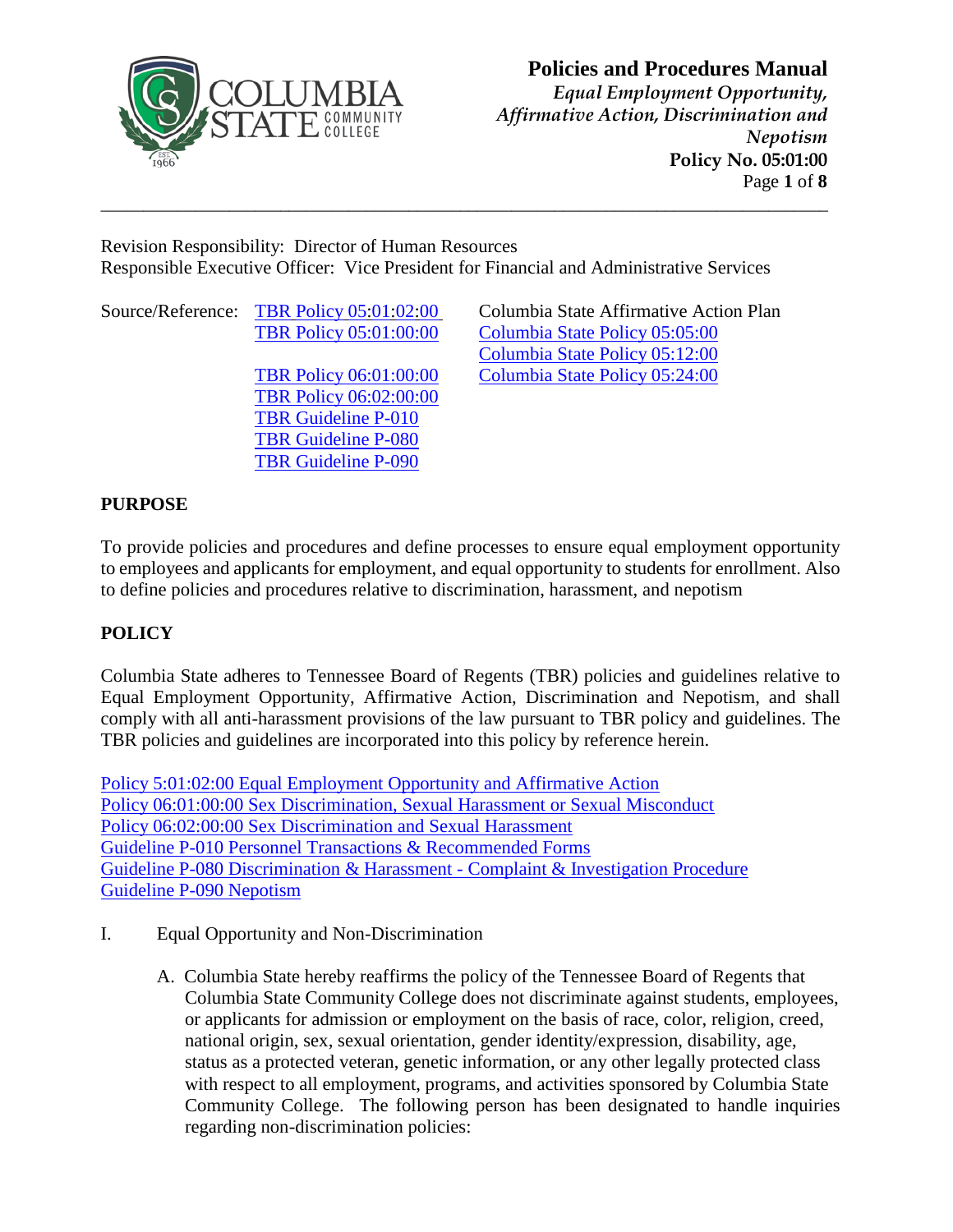

*Equal Employment Opportunity, Affirmative Action, Discrimination and Nepotism* **Policy No. 05:01:00** Page **2** of **8**

Christie Miller, Director of Human Resources [christie.miller@columbiastate.edu](mailto:christie.miller@columbiastate.edu) 1665 Hampshire Pike, Columbia, TN 38401 (931) 540-252

B. Similarly, Columbia State will not, on the basis of a protected status, subject any student to discrimination under any educational program. No student shall be discriminatorily excluded from participation in, nor denied the benefits of, any educational program.

**\_\_\_\_\_\_\_\_\_\_\_\_\_\_\_\_\_\_\_\_\_\_\_\_\_\_\_\_\_\_\_\_\_\_\_\_\_\_\_\_\_\_\_\_\_\_\_\_\_\_\_\_\_\_\_\_\_\_\_\_\_\_\_\_\_\_\_\_\_\_\_\_\_\_\_\_\_\_\_\_\_\_\_\_\_**

- C. Columbia State will take affirmative action to ensure that applicants are employed, and that employees are treated during employment without regard to race, color, religion, creed, national origin, sex, sexual orientation, gender identity/expression, disability, age, status as a protected veteran, genetic information, or any other legally protected class. Such action shall include, but is not limited to:
	- 1. Recruit, hire, train, and promote persons in all job titles, without regard to any of the foregoing prohibited factors.
	- 2. Base decisions on employment so as to further the principle of equal employment opportunity.
	- 3. Ensure that promotion decisions are in accord with principles of equal employment opportunity by imposing only valid requirements for promotional opportunities.
	- 4. Ensure that all personnel actions, such as compensation, benefits, transfers, layoffs, return from layoff, college-sponsored training, education, tuition assistance, and social and recreation programs, will be administered without regard to any of the foregoing prohibited factors.

#### II. Harassment (see [Columbia State Policy 05:24:00\)](https://www.columbiastate.edu/policies-procedures/documents20/05-personnel-policies/05-24-00-Anti-Harassment-Policy.pdf)

Columbia State adheres to [TBR Policy 05:01:02:00, Section III,](https://policies.tbr.edu/policies/equal-employment-opportunity-and-affirmative-action) [TBR Policy 06:01:00:00,](https://policies.tbr.edu/policies/sex-discrimination-sexual-harassment-or-sexual-misconduct) [TBR Policy 06:02:00:00](https://policies.tbr.edu/policies/sex-discrimination-and-sexual-harassment-0) and [TBR Guideline P-080](https://policies.tbr.edu/guidelines/discrimination-harassment-complaint-investigation-procedure) relative to harassment. The TBR policies and guideline are incorporated into this policy by reference herein.

[Policy 5:01:02:00 Equal Employment Opportunity and Affirmative Action](https://policies.tbr.edu/policies/equal-employment-opportunity-and-affirmative-action) [Policy 06:01:00:00 Sex](https://policies.tbr.edu/policies/sex-discrimination-sexual-harassment-or-sexual-misconduct) Discrimination, Sexual Harassment and Sexual Misconduct [Policy 06:02:00:00 Sex Discrimination and Sexual Harassment](https://policies.tbr.edu/policies/sex-discrimination-and-sexual-harassment-0) [Guideline P-080 Discrimination & Harassment -](https://policies.tbr.edu/guidelines/discrimination-harassment-complaint-investigation-procedure) Complaint & Investigation Procedure

Columbia State will be a place of work and study for faculty, staff and students free of sexual harassment and/or harassment on the basis of race, color, religion, creed, national origin,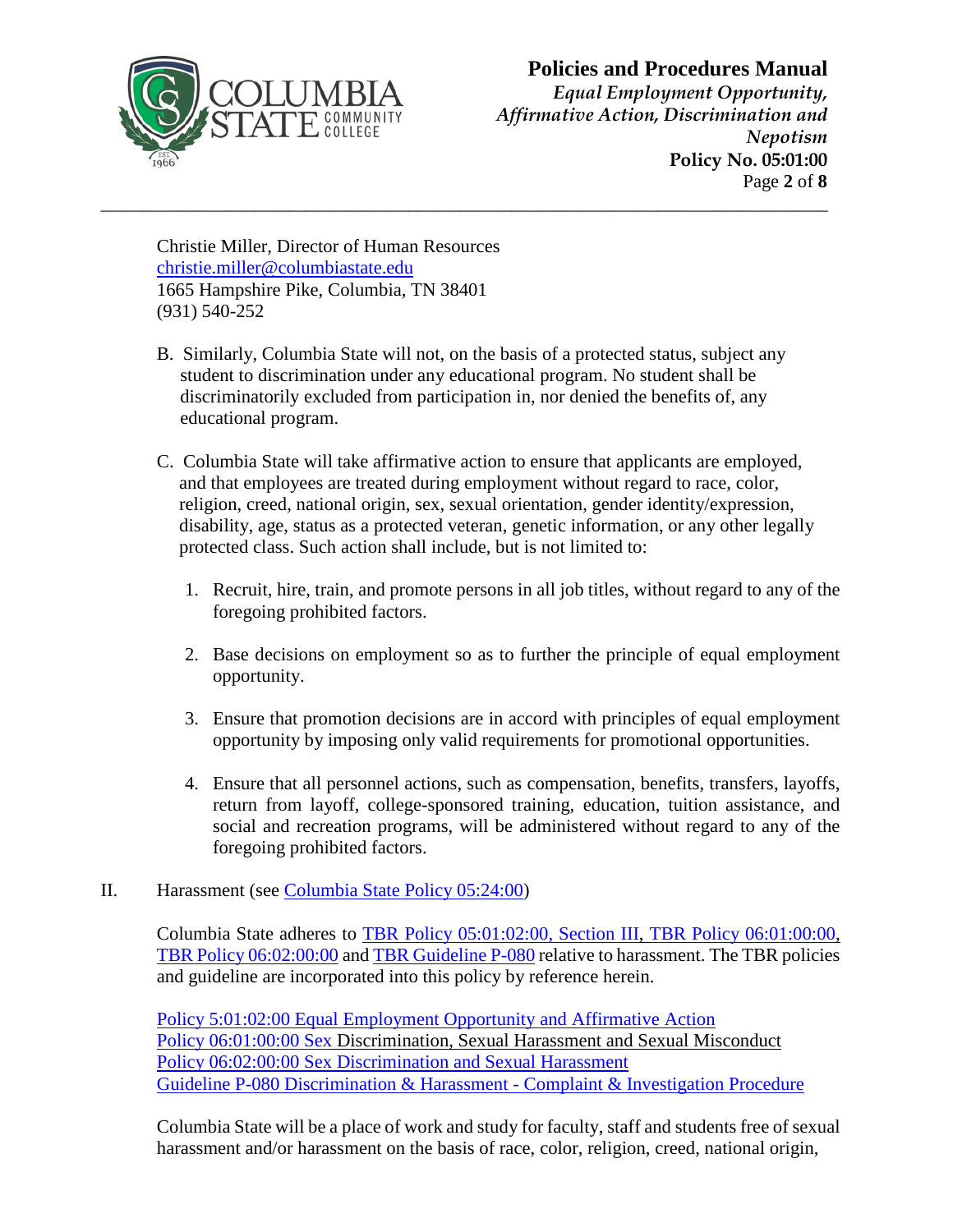

### **Policies and Procedures Manual** *Equal Employment Opportunity, Affirmative Action, Discrimination and Nepotism* **Policy No. 05:01:00** Page **3** of **8**

sex, sexual orientation, gender identity/expression, disability, age, status as a protected veteran, genetic information, or any other legally protected class. Harassment constitutes a form of discrimination. Harassment in the workplace or the educational environment is unacceptable conduct and will not be tolerated. The Director of Human Resources, in consultation with the TBR Office of General Counsel, will investigate and resolve all complaints of unlawful harassment as required by applicable policy and/or Guideline P-080.

**\_\_\_\_\_\_\_\_\_\_\_\_\_\_\_\_\_\_\_\_\_\_\_\_\_\_\_\_\_\_\_\_\_\_\_\_\_\_\_\_\_\_\_\_\_\_\_\_\_\_\_\_\_\_\_\_\_\_\_\_\_\_\_\_\_\_\_\_\_\_\_\_\_\_\_\_\_\_\_\_\_\_\_\_\_** 

III. Nepotism

Full-time, part-time, student or temporary college employees who are relatives shall not be placed within the same direct line of supervision, whereby one relative is responsible for supervising the job performance or work activities of another relative. For the purposes of this policy, a "relative" is defined as a parent, foster parent, parent-in-law, child, spouse, brother, foster brother, sister, foster sister, grandparent, grandchild, son-in-law, daughter-inlaw, brother-in-law, sister-in-law, or other family member who resides in the same household.

IV. Consensual Relationships

Consensual relationships between supervisors and their subordinates and between faculty and students are strongly discouraged since such relationships could lead to undue favoritism or the perception of undue favoritism, abuse of power, compromised judgment or impaired objectivity (see [TBR Guideline P-080, Section III\)](https://policies.tbr.edu/guidelines/discrimination-harassment-complaint-investigation-procedure).

V. Equal Employment Opportunity/Affirmative Action, Title VI, and Title IX Officer

The Director of Human Resources shall serve as the College's Equal Employment Opportunity/Affirmative Action (EEO/AA) Officer, Title VI and Title IX coordinator. In the role of EEO/AA Officer, the Director of Human Resources will be responsible for ensuring compliance with this policy and with all applicable EEO laws, regulations, policies and guidelines, receiving, reviewing and investigating equal employment opportunity complaints and appeals and making recommendations regarding their disposition to the president (unless policy or guideline requires otherwise), reviewing the effectiveness of the EEO/AA program, and recommending improvements to the president.

#### **PROCEDURES**

- I. Affirmative Action Plan
	- A. The Director of Human Resources will prepare the College's affirmative action plan for submission to the TBR each year according to Board guidelines. Annual goals and objectives by EEO category will be established based upon an analysis of the data:
	- B. Distribution of Affirmative Action Plan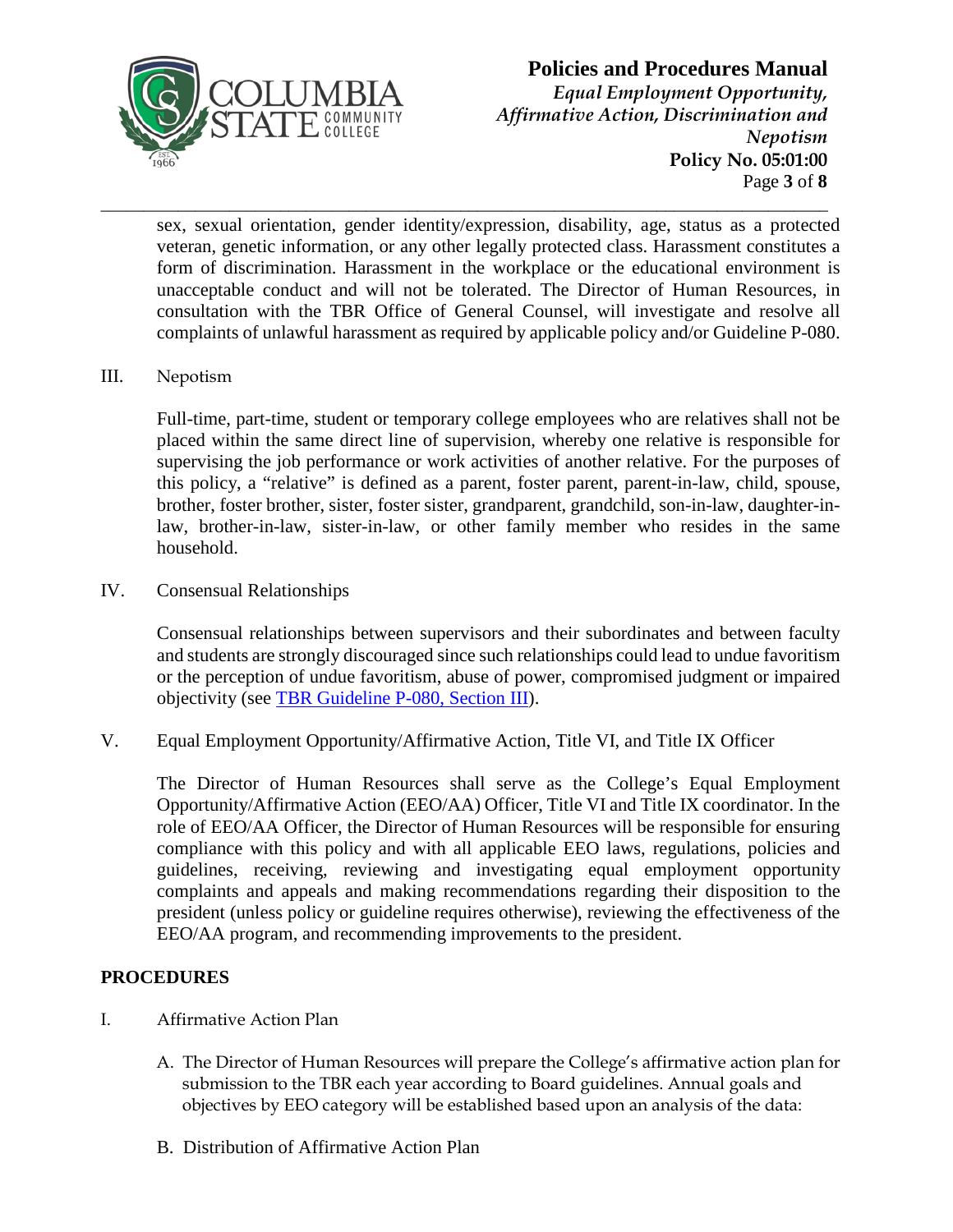

*Equal Employment Opportunity, Affirmative Action, Discrimination and Nepotism* **Policy No. 05:01:00** Page **4** of **8**

**\_\_\_\_\_\_\_\_\_\_\_\_\_\_\_\_\_\_\_\_\_\_\_\_\_\_\_\_\_\_\_\_\_\_\_\_\_\_\_\_\_\_\_\_\_\_\_\_\_\_\_\_\_\_\_\_\_\_\_\_\_\_\_\_\_\_\_\_\_\_\_\_\_\_\_\_\_\_\_\_\_\_\_\_\_** A paper or electronic copy is provided to the President. The Director of Human Resources will provide a summary of the plan to the vice-presidents as part of the annual budget review. A paper copy is available in the Office of Human Resources.

- A. The office or individual requesting the survey will be responsible for any costs associated with the survey.
- II. Nondiscrimination Statement for Publications

The College's nondiscrimination statement shall be included in all publications and shall read as specified in [Columbia State Policy 07:20:00 Publications, Forms, Printing,](https://www.columbiastate.edu/policies-procedures/documents20/07-operations-facilities/07-20-00-Publications,-Forms,-Printing,-Letterhead-and-Business-Cards-Revised-September-2018-Accessible.pdf)  [Letterhead and Business Cards.](https://www.columbiastate.edu/docs/default-source/policies-procedures/07-20-00-publications-forms-printing-letterhead-and-business-cards.pdf?sfvrsn=2)

III. Vacancy Recruitment & Employment Process

Columbia State recruits for vacancies within the framework of the College's Affirmative Action Plan. Applications are accepted for vacant, regular positions.

- A. Employment Requisitions
	- 1. Responsibilities of the Office of Human Resources

Prepares an "Employment Requisition" form, upon receipt of notification of a vacancy or an approved new position, meets with the hiring supervisor to review the hiring process, including:

- a. Review of the position description and to update with approvals as necessary (see 2.a. below).
- b. Assist, as appropriate, in the development of questions for the interview process.
- c. Determine advertising scope and duration in consult with the hiring supervisor.
- d. Confirm that applicant review panel is selected and within diversity parameters.
- e. Review and approve interview questions for appropriateness.
- 2. The Hiring Supervisor
	- a. Reviews the job description and, if needed, works with the Office of Human Resources to ensure ADA, essential and supplemental functions, knowledge, skills, abilities and job standards are up-to-date.
	- b. Recommends scope and duration of recruitment media.
	- c. Selects and recommends applicant review panel to the Office of Human Resources.
- 3. Applicant Review Panel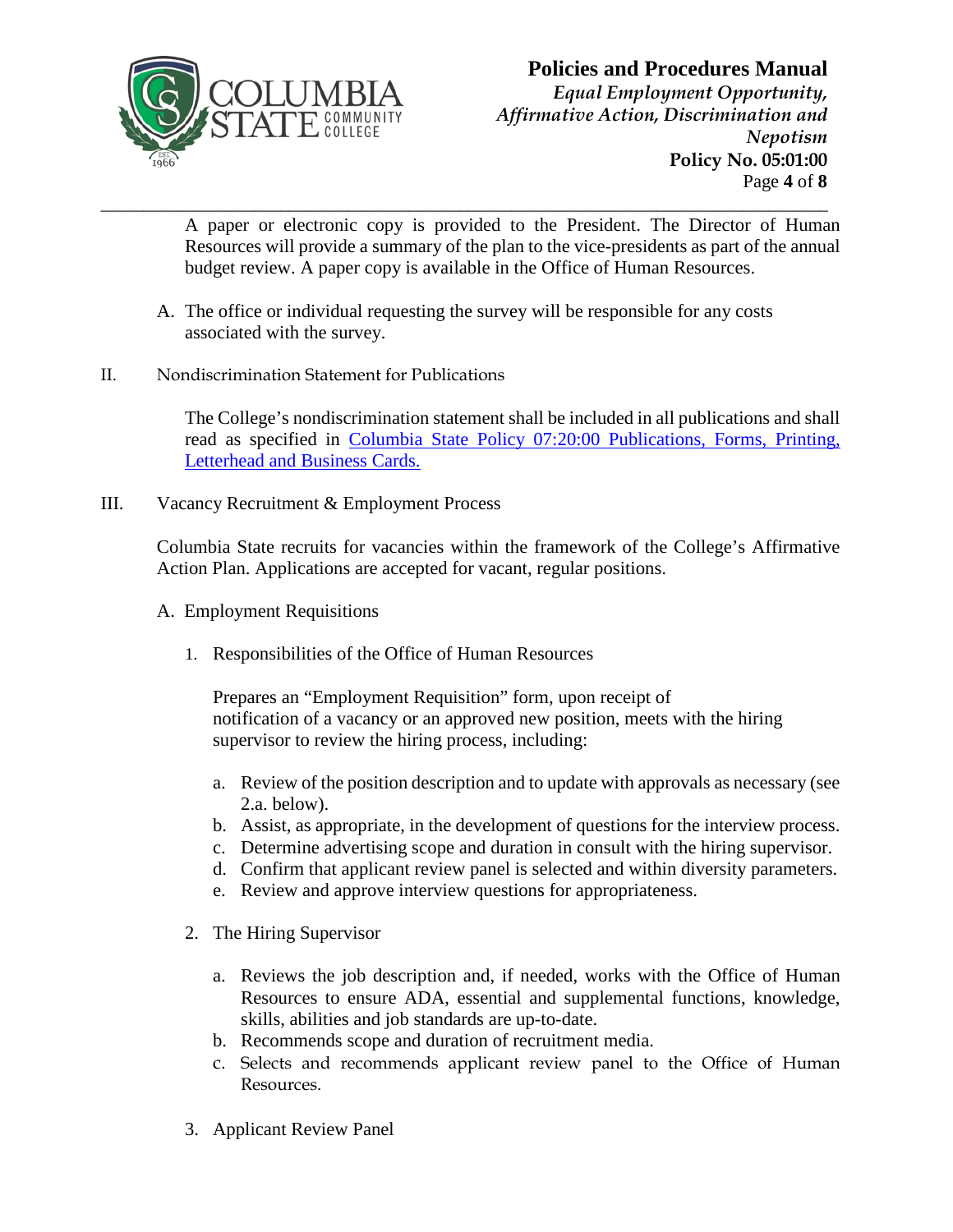

*Equal Employment Opportunity, Affirmative Action, Discrimination and Nepotism* **Policy No. 05:01:00** Page **5** of **8**

- **\_\_\_\_\_\_\_\_\_\_\_\_\_\_\_\_\_\_\_\_\_\_\_\_\_\_\_\_\_\_\_\_\_\_\_\_\_\_\_\_\_\_\_\_\_\_\_\_\_\_\_\_\_\_\_\_\_\_\_\_\_\_\_\_\_\_\_\_\_\_\_\_\_\_\_\_\_\_\_\_\_\_\_\_\_** a. Review all qualified applicants.
	- b. Provide hiring supervisor with feedback regarding assessment of applicants' "pluses" and "minuses" and other feedback that will assist in the hiring supervisor's decision of interviewees.
	- 4. Approvals required for completed requisition
		- a. First level supervisor
		- b. Second or next level supervisor
		- c. Dean, Associate Vice President or next level supervisor
		- d. Vice President for the area of responsibility
		- e. President
	- B. Advertising Process
		- 1. All regular full-time and part-time positions not filled through internal processes will be posted externally and be available for access through the Columbia State and TBR external web sites.
		- 2. Faculty, Administrative, and Professional Staff Positions advertising may include:
			- a. Local newspapers
			- b. Regional publications
			- c. National publications
			- d. Professional publications (as deemed appropriate for the specific position)
			- e. Equal Employment Opportunity (EEO) mailing list and ListServ
			- f. Tennessee Department of Employment Security
			- g. The Columbia State website
			- h. Career & job search Internet sites
		- 3. Clerical and Support Staff Positions advertising may include:
			- a. Local newspapers
			- b. Surrounding county or regional newspapers
			- c. Tennessee Department of Employment Security
			- d. The Columbia State website
			- e. Career & Internet web sites
	- C. Application Process
		- 1. Timeline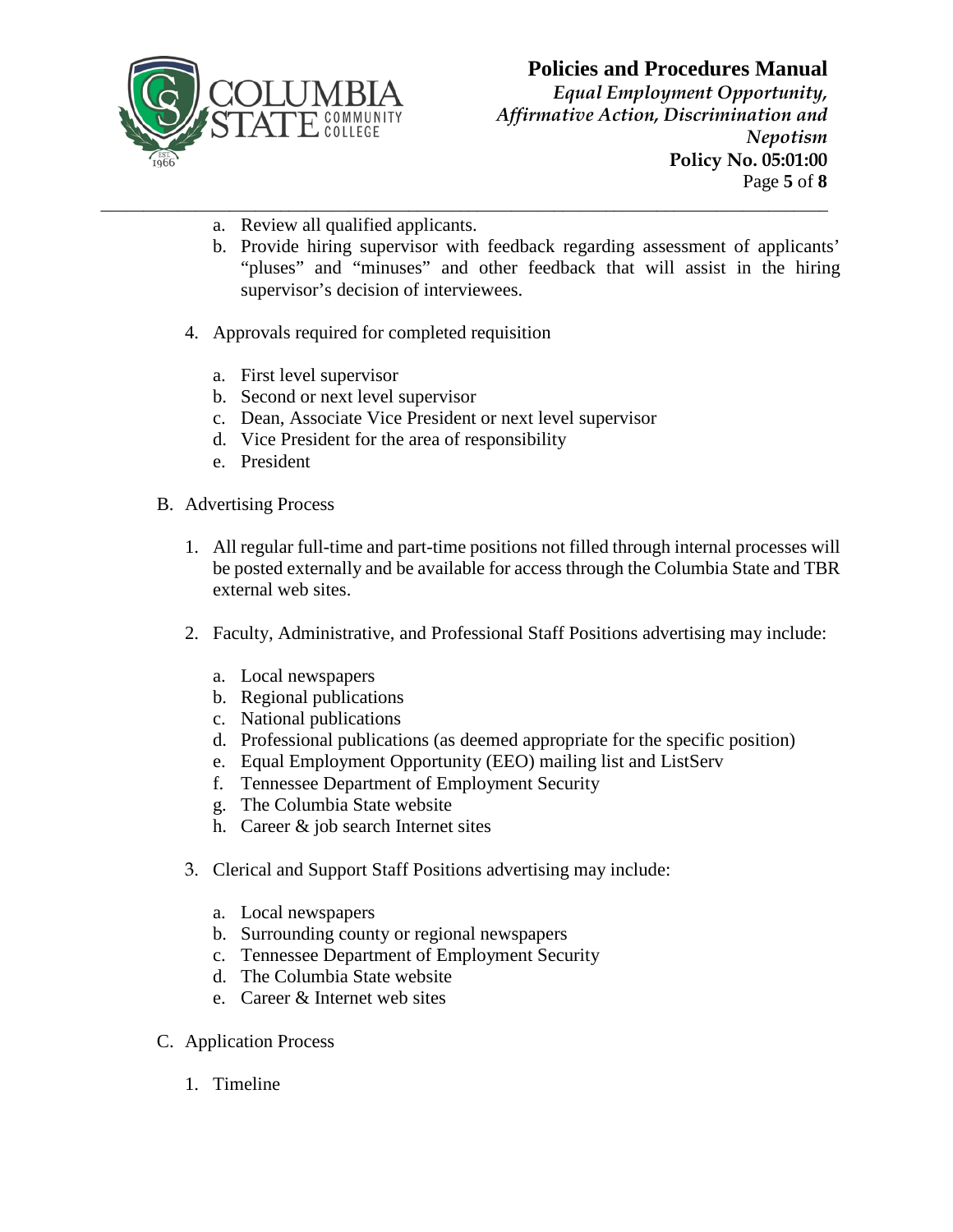

### **Policies and Procedures Manual** *Equal Employment Opportunity, Affirmative Action, Discrimination and Nepotism* **Policy No. 05:01:00** Page **6** of **8**

**\_\_\_\_\_\_\_\_\_\_\_\_\_\_\_\_\_\_\_\_\_\_\_\_\_\_\_\_\_\_\_\_\_\_\_\_\_\_\_\_\_\_\_\_\_\_\_\_\_\_\_\_\_\_\_\_\_\_\_\_\_\_\_\_\_\_\_\_\_\_\_\_\_\_\_\_\_\_\_\_\_\_\_\_\_** The Office of Human Resources, in conjunction with the chair of the applicant review panel, will develop a timeline for the recruitment process and either establish a deadline for accepting applications or publish a "start of applicant review" date.

2. Minimum Criteria

The Office of Human Resources will screen applications and indicate candidates who do not meet the minimum qualifications stated in the position description. When necessary, the hiring manager may be asked to clarify whether specific education/certifications meet the stated requirements. Only applications for candidates meeting minimum criteria will be available for review by the applicant review panel.

- D. Applicant Review Panel
	- 1. The hiring supervisor or Vice President/President appointee will serve as the chair of the applicant review panel.
	- 2. Initial Screening
		- a. The Office of Human Resources will release to the applicant review panel all applications deemed to meet the minimum qualifications.
		- b. The Office of Human Resources and the applicant review panel chair will assist panel members with the review of applications.
		- c. The Director of Human Resources, or a designee, will meet with the applicant review panel to conduct affirmative action training, review the employment process and the role of the applicant review panel in the process.
		- d. The applicant review panel members will evaluate candidates and provide input to the hiring supervisor to complete the "Recommendation for Interview" form, and develop and finalize a list of questions to ask during interview of candidates accepted by the hiring supervisor for interview.
		- e. The applicant review panel chair will submit the "Recommendation for Interview" form to the next level supervisor and up to the highest level authority required by that department who may revise the list. The Office of Human Resources will review the list and may adjust the interviewees selected to ensure the validity of the affirmative action process.
		- f. For certain "upper-level positions" as specified in TBR Guideline P-010, Section III., the Office of Human Resources must forward to the TBR a list of recommended interviewees and other information as required on TBR Form A-1 "Certification of Search Pool for Upper Level Administrative Vacancies" by routing it through the TBR electronic approval system.
		- g. Upon approval of the interview list, the office of human resources will advise the applicant review panel chair that interviews can be scheduled. (NOTE: The Director of Human Resources may, at the request of the administration, schedule executive level interviews or other interviews.)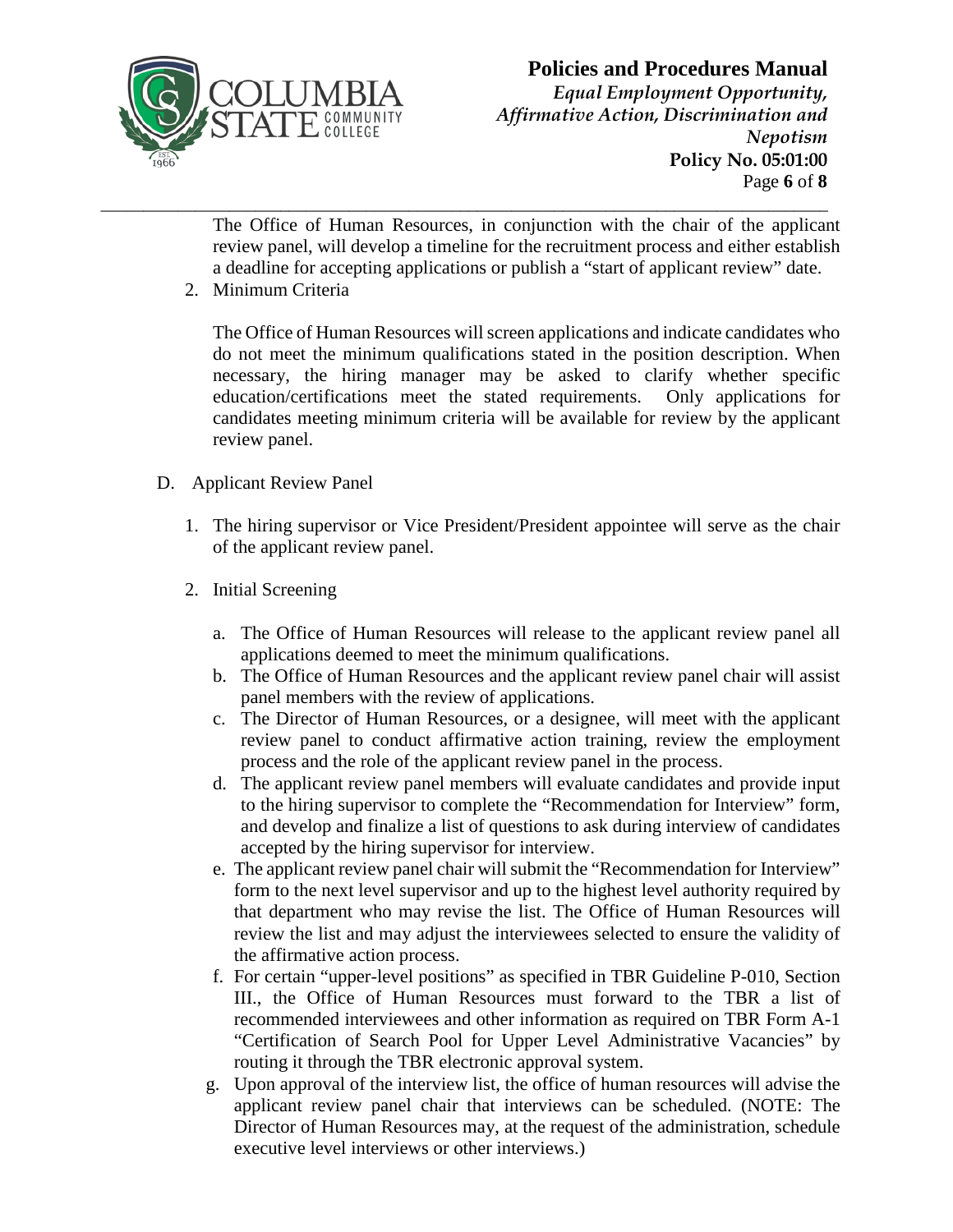

*Equal Employment Opportunity, Affirmative Action, Discrimination and Nepotism* **Policy No. 05:01:00** Page **7** of **8**

- 3. Interviews
	- a. The applicant review panel chair (or in the case of executive level openings, the Office of Human Resources) will schedule candidate interviews.

**\_\_\_\_\_\_\_\_\_\_\_\_\_\_\_\_\_\_\_\_\_\_\_\_\_\_\_\_\_\_\_\_\_\_\_\_\_\_\_\_\_\_\_\_\_\_\_\_\_\_\_\_\_\_\_\_\_\_\_\_\_\_\_\_\_\_\_\_\_\_\_\_\_\_\_\_\_\_\_\_\_\_\_\_\_**

- b. The applicant review panel will evaluate interviewees, restricting comments to job-related criteria only and provide input for the hiring supervisor to complete the "Recommendation for Employment" form.
- c. Reimbursements for interview travel expenses are not normally authorized, except in the case of difficult to fill positions. Exceptions to this procedure may be made by the president.
- 4. Employment Recommendation and Hiring Process
	- a. The hiring supervisor may elect to conduct telephone verifications of employment and education on finalist candidates to consider for an offer of employment.
	- b. At the completion of the interview cycle and the review by the review panel, the chair will discuss the candidate outcomes with the supervisor(s) and unless designated otherwise, the appropriate Vice President/President prior to making a recommendation for employment.
	- c. The hiring supervisor and/or the next level supervisor will complete the "Recommendation for Employment" form and meet with the Office of Human Resources to discuss and agree upon recommendations for date of employment and salary to be offered.
	- d. The conditions of offer of the recommendation for employment will be reviewed by the Director of Human Resources/Affirmative Action Officer and upon approval will forward the recommendation to the appropriate Vice President.
	- e. The Vice President will review the recommendation for employment.
		- 1. Upon agreement with the recommendation, the Vice President will forward to the president for approval.
		- 2. If Vice President does not agree with the recommendation, the Vice President and Director of Human Resources will meet to discuss the recommendation for possible amendment. Upon agreement of both, the recommendation will be forwarded to the president for approval. If the recommended salary or other conditions are amended, the adjustment from the original recommendation will be documented on the form as agreed by both the Vice President and the Director of Human Resources.
		- 3. After the recommendation for approval is approved by the President, the form will be returned to the Office of Human Resources who will inform the hiring supervisor of the approval of the offer. In the case of upper level hires, the Office of Human Resources must forward to the TBR for approval, TBR Form A-2 "Approval for Appointment Recommendation" form by routing it through the TBR electronic approval system before an offer of employment can be made.